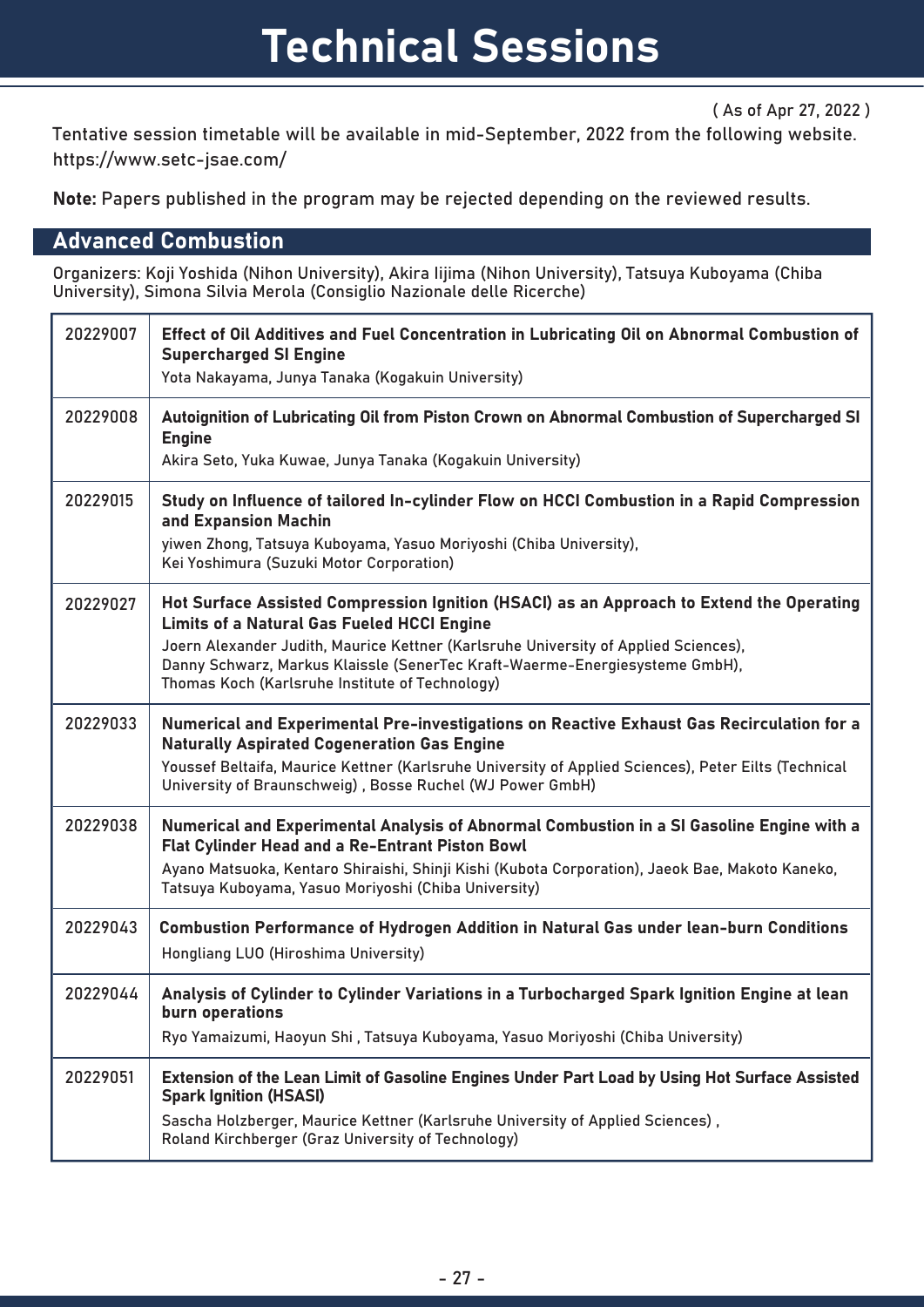| <b>Advanced Combustion (Continued)</b> |                                                                                                                                                                                                                                                                                                        |
|----------------------------------------|--------------------------------------------------------------------------------------------------------------------------------------------------------------------------------------------------------------------------------------------------------------------------------------------------------|
| 20229060                               | Experimental quantification of the variation of heat released to the cooling system in a<br>4-stroke engine equipped with a passive combustion prechamber<br>Luca Romani, Lorenzo Bosi, Francesco Balduzzi, Sandro Raspanti, Marco Ciampolini, Giovanni<br>Ferrara (Università degli studi di Firenze) |
| 20229070                               | Effects of ignition timing and fuel chemical composition on auto-ignition behavior and<br>knocking characteristics under lean conditions<br>Kaede Shirane, Toshiki Kimura, Sota Nakamura (Nihon University),<br>Akira lijima, Karin Furusyo (Nihon University)                                         |
| 20229081                               | Use of Narrow Angle Split Injection Strategy for Improving The Performance of a<br><b>Biogas-Diesel RCCI Engine</b><br>Anirudh Koya, Gopa Kumar S, Ramesh A (IIT Madras)                                                                                                                               |
| 20229089                               | Chemical Kinetic Analysis with Two-Zone Model on Spark Knock Suppression Effects with<br><b>Hydrogen Addition at Low and High Engine Speeds</b><br>Jun Goto, Minoru Yamamoto (Yamaha Motor Co., Ltd.), Yoshimitsu Kobashi, Yoshito Ueno,<br>Gen Shibata, Hideyuki Ogawa (Hokkaido University)          |
| 20229095                               | Improvements of Combustion and Emissions in a Natural Gas Fueled Engine with Hydrogen<br><b>Enrichment and Optimized Injection Timings of Diesel Fuel</b><br>Yoshimitsu Kobashi , Ryuya Inagaki , Gen Shibata , Hideyuki Ogawa (Hokkaido University)                                                   |

( As of Apr 27, 2022 )

### Renewable Energy and Alternative Fuels

Organizers: Toru Nakazono (Yanmar Co Ltd), Yuji Araki (Yamaha Motor Co., Ltd.), Paul Richards (Consultant)

| 20229001 | CO2 and H2 effects on lean limits and combustion characteristics of ethanol flame<br>MZ Akram (Tsinghua University)                                                                                                                                                                                                          |
|----------|------------------------------------------------------------------------------------------------------------------------------------------------------------------------------------------------------------------------------------------------------------------------------------------------------------------------------|
| 20229021 | Impacts of methanol blended fuels on emissions and operating performance of two-wheelers<br>Guilherme Pellizzaro Batalha (Graz University of Technology)                                                                                                                                                                     |
| 20229023 | Effects of different prechamber spark plug geometries on combustion anomalies of an<br>internal combustion engine<br>Sebastian Oswald Söhnlein, Marco Taschek (Ostbayerische Technische Hochschule Amberg-Weiden),<br>Jörn Alexander Judith, Sascha Holzberger, Maurice Kettner (Karlsruhe University of Applied Sciences)   |
| 20229061 | Impact of Zero CO2 Fuels on Engine Behaviour of Two-Stroke Engines in Hand-Held Powertools<br>Dominik Gschanes (Institut for Thermodynamics and Propulsion Systems)                                                                                                                                                          |
| 20229067 | Optimization of the Operating Strategy of a Dual-Fuel Engine Using POMDME as a Pilot Fuel<br>Ann-Kathrin Jost (Technichal University of Kaiserslautern)                                                                                                                                                                      |
| 20229073 | Effect of Blended Fuel of Hydrotreated Vegetable Oil and Fatty Acid Methyl Ester on Spray<br>and Combustion Characteristics<br>Shoi Koshikawa, Eriko Matsumura, Jiro Senda (Doshisha University)                                                                                                                             |
| 20229074 | <b>E-Fuel applications in Non Road Mobile Machinery</b><br>Armin Kölmel, Christoph Hiller von Gaertringen, René Schwerin, Stefan Schweiger, Holger Lochmann<br>(ANDREAS STIHL AG & Co. KG), Stephan Schmidt, Christian Zinner, Dominik Gschanes, Roland Kirchberger,<br>Helmut Eichlseder (TU Graz University of Technology) |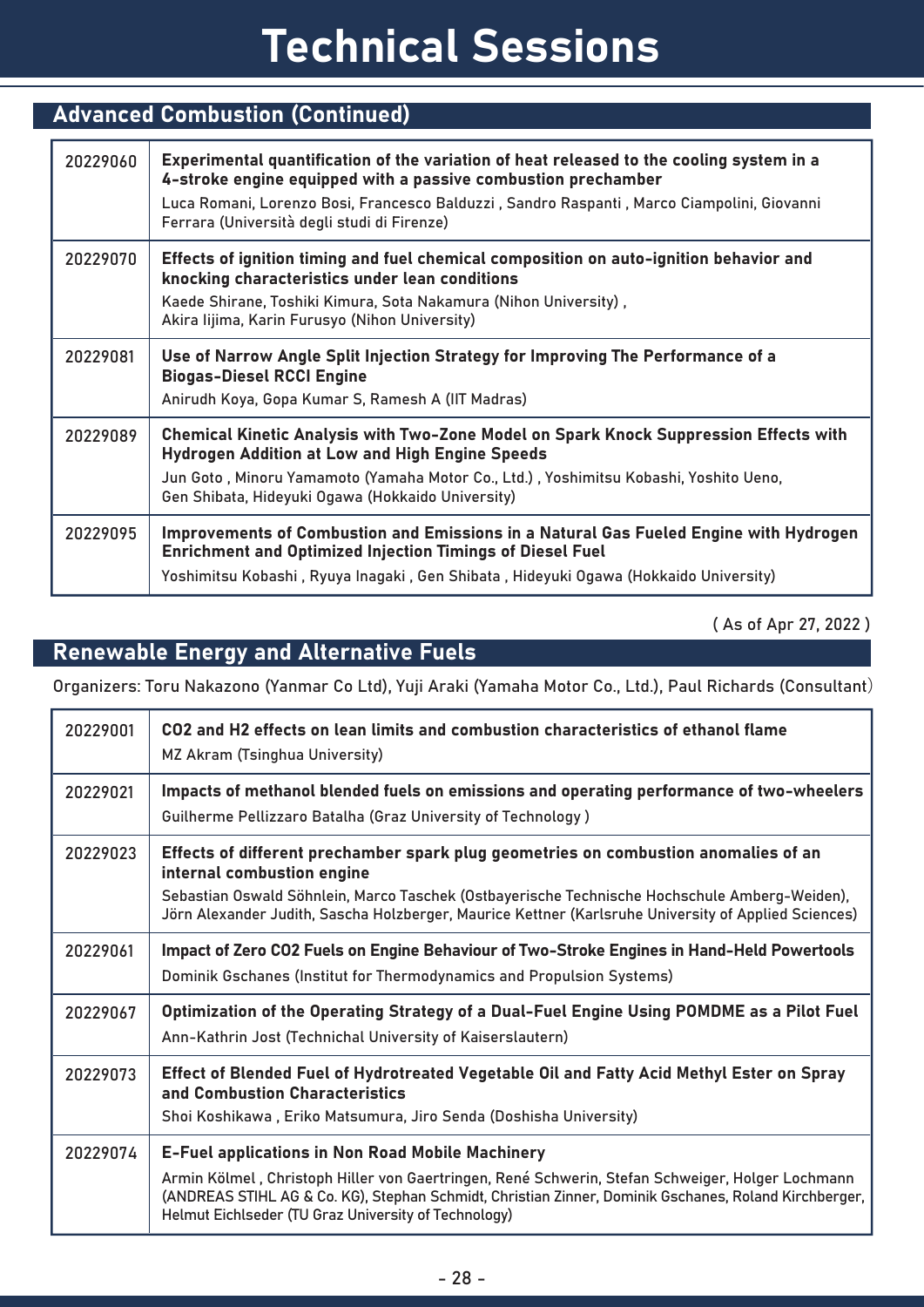## Renewable Energy and Alternative Fuels (Continued)

| 20229083 | A Study of Autoignition and Combustion Characteristics in an HCCI Engine using a Blended<br><b>Fuel of DME and City Gas</b><br>Yusuke Manabe, Shinji Mito, Akira lijima (Nihon University), Shintaro Yoshihara, Takahiro Yamaguchi,<br>Sekai Miyamoto (Kawasaki Heavy Industries, Ltd) |
|----------|----------------------------------------------------------------------------------------------------------------------------------------------------------------------------------------------------------------------------------------------------------------------------------------|
| 20229084 | Effect of Gaseous Fuels with Different Carbon Numbers on Autoignition Properties                                                                                                                                                                                                       |
|          | Shinji Mito, Yusuke Manabe, Akira lijima (Nihon University), Shintaro Yoshihara, Takahiro Yamaguchi,<br>Sekai Miyamoto (Kawasaki Heavy Industries, Ltd.)                                                                                                                               |
| 20229088 | Verification of New Hydrogen Refueling Method for Fuel Cell Motorcycle                                                                                                                                                                                                                 |
|          | Fumiaki Baba, Takeru Wakiya, Toru Ota (Suzuki Motor Corporation)                                                                                                                                                                                                                       |
| 20229092 | Effect of Different Fuel Supply System on Combustion Characteristics in Hydrogen SI Engine                                                                                                                                                                                             |
|          | Shoi Koshikawa, Yuki Matsuya, Tsukasa Sekine, Eriko Matsumura, Jiro Senda (Doshisha University),<br>Gin Morita, Toru Nakazono (Yanmar Holdings Co., Ltd.)                                                                                                                              |

( As of Apr 27, 2022 )

### Diesel Engine

Organizers: Tadao Okazaki (Kubota Corporation), Paul Litke (Air Force Research Laboratory)

| 20229013 | Effect of Pilot Injection on Improvement of Fuel Consumption and Exhaust Emissions of IDI<br><b>Diesel Engines</b><br>Yoshiyuki Kidoguchi, Yuzuru Nada, Tatsuya Ichikawa, Haruto Miyoshi, Kazuhiro Sakai (Tokushima<br>University)                                                                                         |
|----------|----------------------------------------------------------------------------------------------------------------------------------------------------------------------------------------------------------------------------------------------------------------------------------------------------------------------------|
| 20229052 | Development of 1.5L direct injection diesel engine with common rail system in compliance<br>with EU StageV<br>Shoichi Okimi, Kentaro Nagai, Reo Yoshida, Tomoya Akitomo, Takahiro Yamazaki (Kubota Corporation)                                                                                                            |
| 20229068 | Studies on Spray and Combustion Characteristics of Throttle Type Nozzle Used in a<br><b>Swirl-Chamber Diesel Engine</b><br>Zenta Sudo, Yuma Hozen, Beini Zhou, Jin Kusaka (Waseda University), Kenya Ajiro (Mitsubishi Heavy<br>Industries Engine & Turbocharger, Ltd.), Tomohiro Koga (Mitsubishi Heavy Industries, Ltd.) |

( As of Apr 27, 2022 )

### Emission and Environmental Impacts

Organizers: Takashi Mitome (Suzuki Motor Corporation), Tadao Okazaki (Kubota Corporation), Leonid Tartakovsky (Technion – Israel Institute of Technology)

| 20229004 | Impact of 3-way catalytic converters on particulate emission of MPFI motorcycle engines<br>Sebastian Schurl (Graz University of Technology)                                                                                               |
|----------|-------------------------------------------------------------------------------------------------------------------------------------------------------------------------------------------------------------------------------------------|
| 20229005 | Design and Implementation of An Oxidation Catalyst For A Spark Ignited Two Stroke<br><b>Snowmobile Engine</b><br>Noah Robert Squires, Scott Miers (Michigan technological University)                                                     |
| 20229019 | Research for "Trap Catalyst" located on upper stream of main catalyst for suppressing the<br>catalyst deterioration of internal combustion engine<br>Daisuke Matsukawa, Kiichi Shimamura, Akihito Kasai, Shuto Sato (Honda R&D Co., Ltd.) |
| 20229026 | Carbon Footprint Calculation of Catalytic Converter Production - An Industrial Case Study<br>Simon Merschak, Peter Hehenberger (University of Applied Sciences Upper Austria),<br>Marcus Bonifer (Heraeus Deutschland GmbH & Co. KG)      |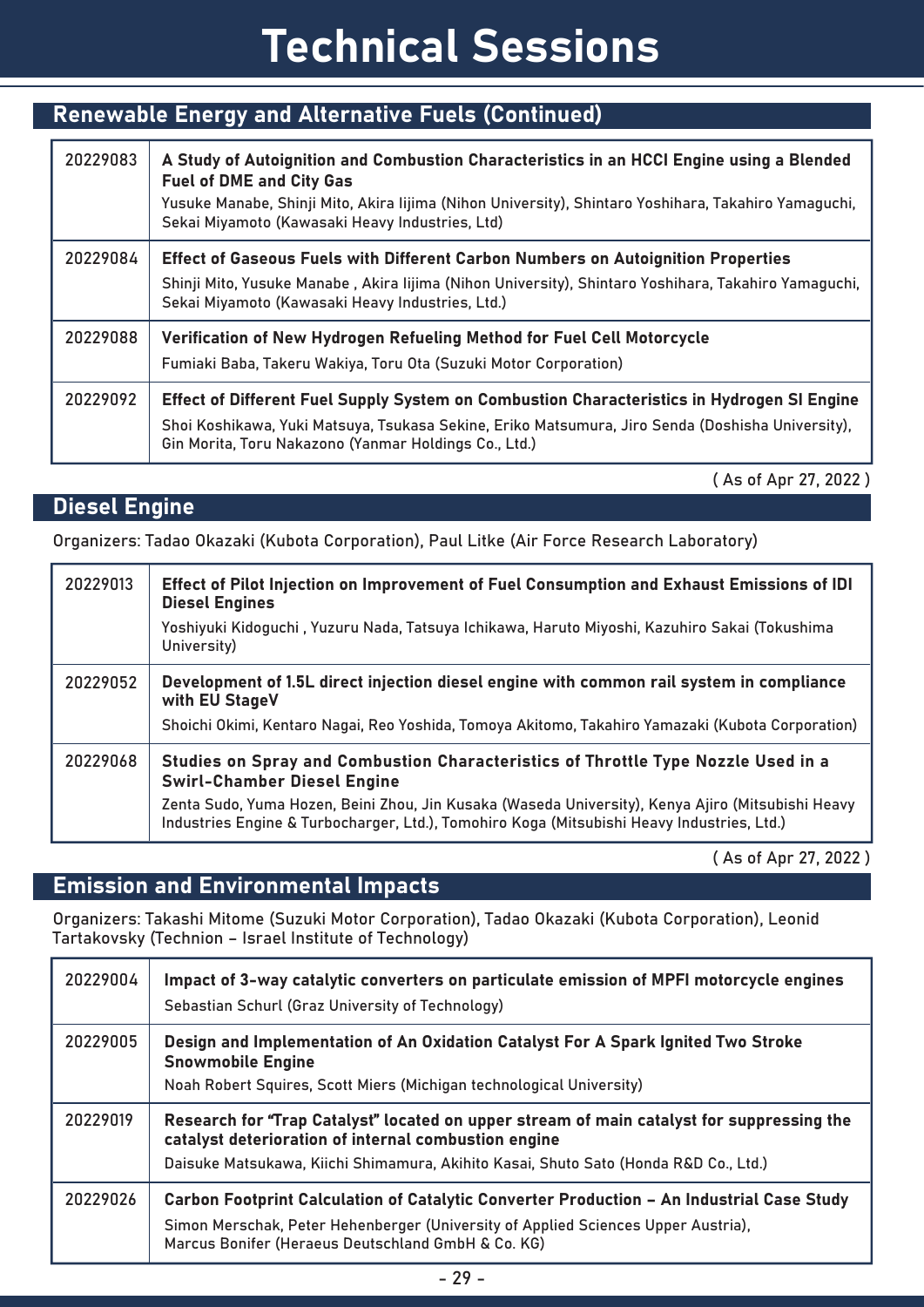### Emission and Environmental Impacts (Continued)

| 20229036 | Evaluation of the applicability for an exhaust gas catalyst for motorcycles made of Rh<br>alternative alloy materials<br>Takuya Motegi, Natsuki Ako, Shunya Tatara, Kosuke Doi (Yamaha Motor Co., Ltd.)                                                                                                                                                                                                          |
|----------|------------------------------------------------------------------------------------------------------------------------------------------------------------------------------------------------------------------------------------------------------------------------------------------------------------------------------------------------------------------------------------------------------------------|
| 20229047 | Effects of Partial-Flow Diesel Particulate Filter on Diesel Engine Combustion and Particle<br><b>Emissions Characteristics</b><br>Myat Hsu Thin, Preechar Karin (King Mongkut's Institute of Technology), Peerawat Saisirirat<br>(National Metal and Materials Technology Center), Hidenori Kosaka (Tokyo Institute of Technology),<br>Watcharin Po-ngen (King Mongkut's University Of Technology North Bangkok) |
| 20229050 | Development of DPF regeneration system under all operating conditions for generators<br>Daichi Kato (Kubota Corporation)                                                                                                                                                                                                                                                                                         |
| 20229091 | Observation of spray behaviors in a pipe at lower temperature for Urea-SCR system<br>Naoki Sugiyama (Tokai University)                                                                                                                                                                                                                                                                                           |

( As of Apr 27, 2022 )

### Engine Components and Fuel Supply Systems

Organizers: Wataru Yamamoto (Kawasaki Motors, Ltd.), Tatsuya Kuboyama (Chiba University), Ken Fosaaen (Kerdea Technologies)

| 20229035   A Novel Direct Gaseous Reformate Injector - Design and Experimental Study     |
|------------------------------------------------------------------------------------------|
| Asher Netzer-Lichinitzer, Leonid Tartakovsky (Technion - Israel Institute of Technology) |

( As of Apr 27, 2022 )

#### Powertrain Controls

Organizers: Shigeho Sakoda (Yamaha Motor Co., Ltd.), Mikael Bergman (Husqvarna AB)

| 20229009 | Wasted spark duration measurement as a method for firing TDC identification in small engines<br>Adrian Irimescu, Simona Silvia Merola (Consiglio Nazionale delle Ricerche),<br>Giovanni Cecere (CNR STEMS) |
|----------|------------------------------------------------------------------------------------------------------------------------------------------------------------------------------------------------------------|
| 20229048 | Increased Reliability and Usability through the Introduction of a User Interface Module for<br><b>Hand-Held Small Engines</b><br>Bahattin Öztürk (PRÜFREX Engineering e Motion GmbH & Co.KG)               |
| 20229058 | <b>Control-Oriented Engine Model for Online Fuel Identification</b><br>Simon Mayr, Gernot Grabmair (University of Applied Sciences Upper Austria)                                                          |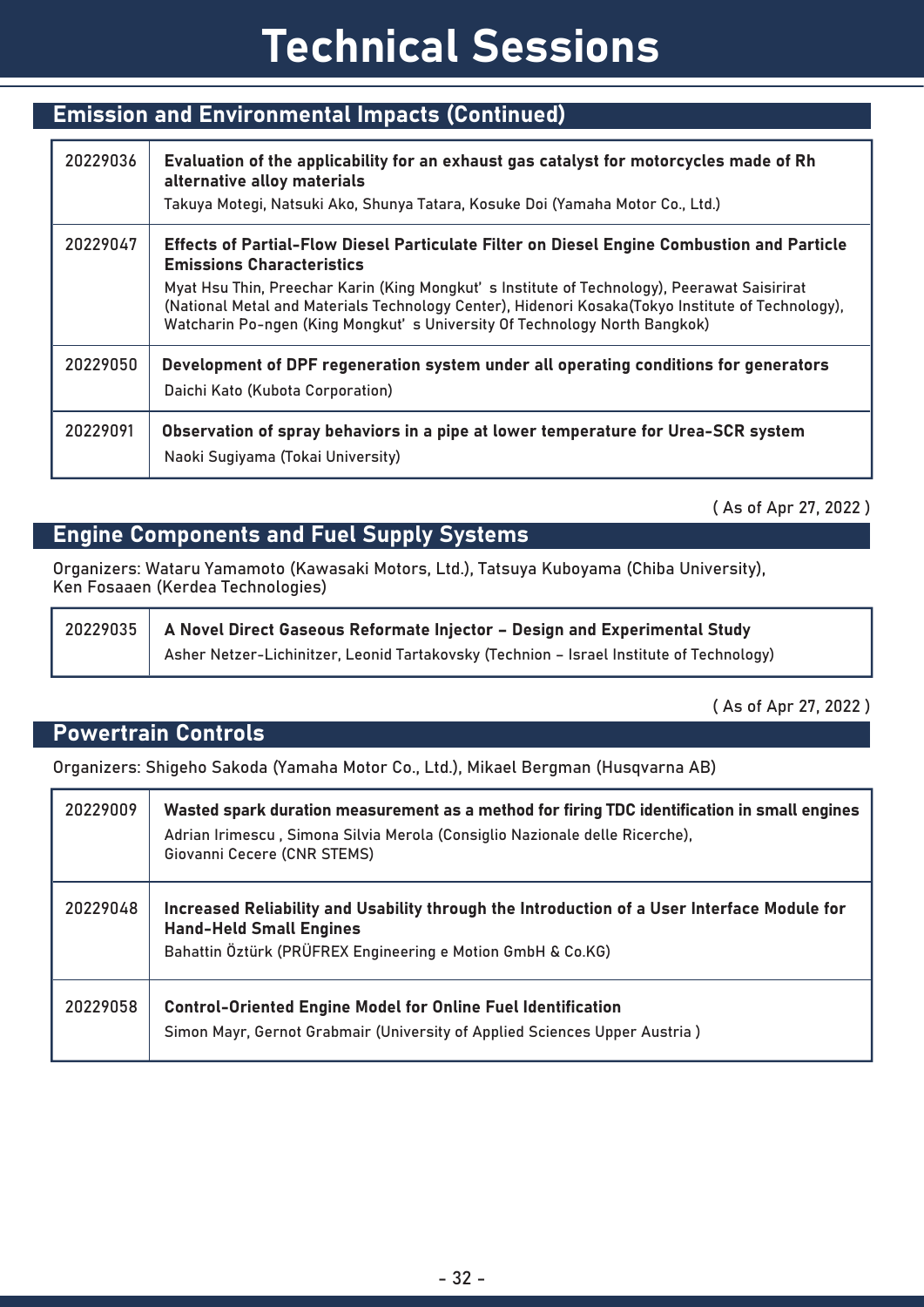### Engine Technology

Organizers: Ken'ichi Ohmori (Honda R&D Co., Ltd.), Masahito Saito (Kawasaki Heavy Industries, Ltd.), Arun Ravindran (Cummins, Inc.)

| 20229006 | Distribution of Friction and Moment of Inertia in Start of SI Engine<br>Naoki Miyaoka , Hirotaka Sato, Masato Shimizu, Junya Tanaka (Kogakuin University)                                                                                                                 |
|----------|---------------------------------------------------------------------------------------------------------------------------------------------------------------------------------------------------------------------------------------------------------------------------|
| 20229017 | Effects of Engine Cooling System on Engine Performance: Balancing Engine Power and Fuel<br><b>Consumption</b><br>Yota Sakurai , Yoshinori Nakao, Atsushi Hisano (Kawasaki Heavy Industries, Ltd.),<br>Kunihiro Tanaka, Michihisa Nakagawa (Kawasaki Motors, Ltd.)         |
| 20229028 | Development of a Rotary Valve Engine for Handheld Equipment<br>Norman H. Garrett, Mesbah Uddin (University of North Carolina - Charlotte),<br>Mikael Bergman, Garrett Purvis (Husqvarna AB), Darrick Vaseleniuck, Dan Cordier (Vaztec)                                    |
| 20229055 | Establishing a methodical approach to validate and improve the fuel economy of small<br>capacity two-wheelers powered by internal combustion engines<br>Juergen Tromayer, Martin Steyskall, Thomas Koenigshofer, Alexander Hagenberger<br>(Graz University of Technology) |
| 20229079 | Feasibility study of boosted DI technology for sport motorcycle<br>Hayatoshi Sato, Masaki Torigoshi (Yamaha Motor Co., Ltd.)                                                                                                                                              |
| 20229093 | Design and Development of Variable Length Intake Manifold for Small Bore Engines<br>Jerome Stanley Martin (SRM Institute of Science and Technology)                                                                                                                       |

( As of Apr 27, 2022 )

### Hybrid and Electric Drives

Organizers: Yasuyuki Muramatsu (Yamaha Motor Co., Ltd.), Ken' ichi Ohmori (Honda R&D Co., Ltd.), Kai W. Beck (Andreas Stihl AG & Co. KG)

| 20229002 | <b>Development of Smart Drive 48V e-Motorcycle</b><br>Hubert FRIEDL, Christian HUBMANN, Bernhard GRAF, Patrick FALK<br>(AVL List Austria)                                                                 |
|----------|-----------------------------------------------------------------------------------------------------------------------------------------------------------------------------------------------------------|
| 20229018 | Efficiency Increase of a Conventional ICE Powertrain with CVT by 48V-Hybridization with<br><b>Focus on L-Category Powersport Applications</b><br>Alexander Hagenberger (Graz University of Technology)    |
| 20229025 | Investigation on transient behavior and SoC balancing of a hybrid powertrain hand-held tool<br>Dimitrios Vogiatzis (Graz University of Technology)                                                        |
| 20229059 | Technical Evaluation of Energy Requirements for hybrid powertrains for high performance<br>motorcycles<br>Balagovind Nandakumar Kartha, Qing Peng, Tatsuki Sugaya, Shinya Takasawa<br>(Bosch Corporation) |
| 20229085 | Effect of Insulating Varnish Impregnation Range of Motor on Vibration Characteristics<br>Yoshisada Sakamoto, Mihiro Nakanishi, Motoki Hirano, Yoshiyuki Terada (Suzuki Motor Corporation)                 |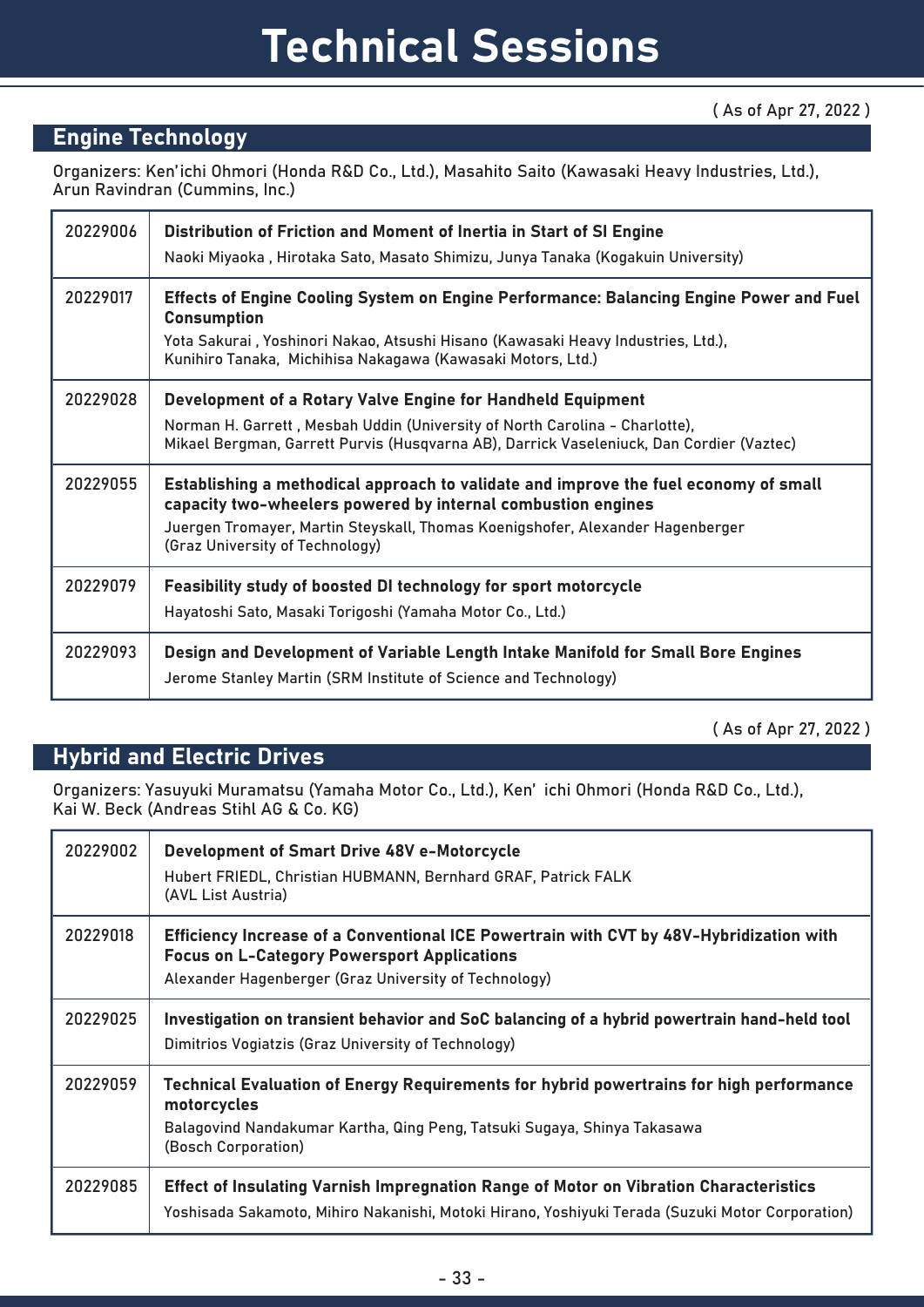## Hybrid and Electric Drives (Continued)

| 20229090 | Energy Management in Hybrid Electric Powertrain by Implementation of Supervised<br><b>Machine Learning Algorithms</b><br>Pranay Nirapure, Mayank Mittal, Pradeep Menon (Indian Institute of Technology, Madras),<br>Kanupriya Mittal (Anna University) |
|----------|--------------------------------------------------------------------------------------------------------------------------------------------------------------------------------------------------------------------------------------------------------|
| 20229094 | Suboptimal Online Energy Management for a Fuel Cell/Supercapacitor/Battery Electric<br><b>Vehicle Using Artificial Neural Network Approach</b><br>CHEN Chien Liang, HUNG Yi Hsuan, QIU Zhu Yang (National Taiwan Normal University)                    |

( As of Apr 27, 2022 )

## Lubricants and Tribology

Organizers: Yuji Mihara (Tokyo City University), Jason Hanthorn (The Lubrizol Corporation)

| 20229066 | <b>Towards Efficient and Sustainable Small Engine Lubricants</b><br>Jason Hanthorn, Yvonne Koay (The Lubrizol Corporation)                                                                                         |
|----------|--------------------------------------------------------------------------------------------------------------------------------------------------------------------------------------------------------------------|
| 20229071 | Tribological performance of palm oil blended with hexagonal boron nitride nanoparticles<br>as an environment-friendly lubricant<br>Mohd Fadzli bin Abdollah, Hilmi Amiruddin (Universiti Teknikal Malaysia Melaka) |
| 20229072 | Lubrication mechanisms of hexagonal boron nitride nano-additives water-based lubricant<br>for steel-steel contact<br>Hilmi Bin Amiruddin, Mohd Fadzli Bin Abdollah (Universiti Teknikal Malaysia Melaka)           |
| 20229077 | <b>Development of Low-Friction Pistons for Small Scooter Engines</b><br>Shinya Kubota, Yoshinari Ninomiya, Naoyuki Suda(Suzuki Motor Corporation)                                                                  |

( As of Apr 27, 2022 )

### Materials and Manufacturing

Organizers: Hirotaka Kurita (Yamaha Motor Co., Ltd.), Ch. V. Hiller (Andreas Stihl AG & Co. KG)

| 20229010 | Development of Resin Coated Piston suitable for Monolithic Cylinders made of<br><b>Hypereutectic Al-Si Alloy</b><br>Keita Watanabe, Hirotaka Kurita (Yamaha Motor Co., Ltd.)                                                      |
|----------|-----------------------------------------------------------------------------------------------------------------------------------------------------------------------------------------------------------------------------------|
| 20229024 | Development of 1520 MPa higher fatigue strength light weight suspension spring<br>Hideki Kato, Shinji Kasatori (Honda Motor Co., Ltd.), Hirokatsu Kameda (Hitachi Astemo, Ltd),<br>Shoichi Suzuki (NIPPON STEEL SG WIRE CO., LTD) |
| 20229041 | Silver surface treatment applicable to bolts for motorcycles<br>Hiroshi Hirayama (Honda Motor Co., Ltd.), Manabu Inoue, Takeshi Koike (DIPSOL CHEMICALS CO., LTD)                                                                 |
| 20229042 | Structural optimisation of motorcycle top bridges<br>Riku Mitsui (Yamaha Motor Co., Ltd.)                                                                                                                                         |
| 20229075 | Effect of bonding conditions on the bonding of wear-resistant steel and aluminum castings<br>Takaharu Suzuki, Hisashi Harada (Yamaha Motor Co., Ltd.)                                                                             |
| 20229078 | Stiffness optimization process using topology optimization techniques and lattice structures<br>Hiroyuki Nagamoto (Yamaha Motor Co., Ltd.)                                                                                        |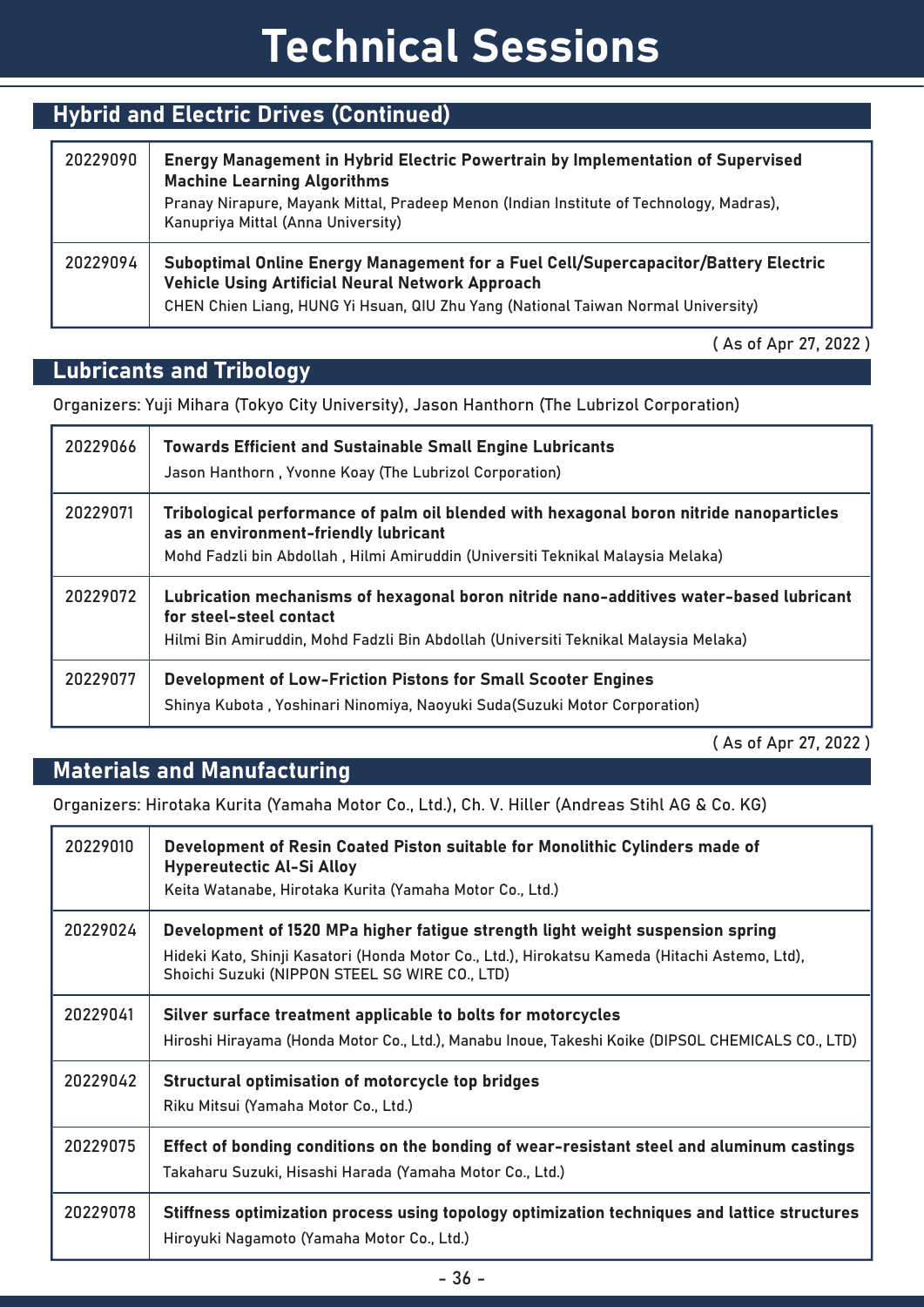### Measurement and Simulation

Organizers: Tadao Okazaki (Kubota Corporation), Gaku Naoe (Honda R&D Co., Ltd.), Jun Ishikawa (Honda Motor Co., Ltd.), Stephan Schmidt (Graz University of Technology)

| 20229011 | Prediction of Fatigue Strength of Motorcycle Exhaust System in Higher Temperature Range<br>Takanori Nagata (Honda Motor Co., Ltd.)                                                                                                                              |
|----------|-----------------------------------------------------------------------------------------------------------------------------------------------------------------------------------------------------------------------------------------------------------------|
| 20229014 | Application of AI for Predicting Test Cycles of Drivetrain Component<br>Gaurav Sirsaj (Dana India), Vinay Vilas Kharche (Dana India Technical Center)                                                                                                           |
| 20229031 | An estimation method of blended fuel contents by data assimilation for carbon neutral<br>powertrain<br>Naoki Yoneya (Hitachi, Ltd.), Kenji Amaya (Tokyo Institute of Technology)                                                                                |
| 20229045 | Measurement of propagating flame in a gasoline engine under transient operating<br>conditions using a multiple-ion probe<br>Tomoaki Yatsufusa, Yuki Goto (Hiroshima Institute of Technology),                                                                   |
| 20229046 | Development of Simulation Model for Estimating Loads Applied to Scooter Frame when<br><b>Traveling on Rough Roads</b><br>Tetsuharu Maruyama, Shinya Takahashi (Honda Motor Co., Ltd.)                                                                           |
| 20229053 | Local change of PV value on end faces of rocker pins of chain type CVT (Continuously<br>Variable Transmission) under transmitting condition<br>Ryunosuke Kikui (Graduate school of Doshisha University),<br>Kazuya Okubo, Kiyotaka Obunai (Doshisha University) |
| 20229065 | <b>Crankshaft Dynamics and Durability Analysis</b><br>Aju Joseph, S Karthik (Royal Enfield)                                                                                                                                                                     |
| 20229113 | CFD analysis of a port fuel injection IC engine to study mixture preparation and combustion<br>and its impact on raw emissions<br>Manish Garg, Arivazhagan GB (TVS Motor Company)                                                                               |

( As of Apr 27, 2022 )

### NVH Technology

Organizers: Gaku Naoe (Honda Motor Co., Ltd.), Keisuke Namekawa (Suzuki Motor Corporation), Thomas Lagö (QirraSound Technologies Europe AB)

| 20229016 | Development of Light-weight, Low-noise Exhaust Muffler Using the Laminated Structure<br>for the Muffler Outer Shell<br>Junichiro Suzuki, Yuji Kurasawa, Satoru Maki, Kazuyuki Oda (Honda Motor Co., Ltd.)                                                      |
|----------|----------------------------------------------------------------------------------------------------------------------------------------------------------------------------------------------------------------------------------------------------------------|
| 20229037 | Application of Participation Factor Focusing on Response at Specific Part for Vibration<br><b>Evaluation of Motorcycle Frame</b><br>Masashi Michiue, Takeyuki Sakai (Kawasaki Heavy Industries, Ltd.),<br>Manabu Morikawa, Naoki Arino (Kawasaki Motors, Ltd.) |
| 20229056 | Novel 3D Printed Exhaust Silencer for Small Engine Noise Control Applications<br>Margus Villau, Hans Rämmal, Jüri Lavrentjev (Tallinn University of Technology)                                                                                                |
| 20229064 | Sound Quality, Pass-by Noise, Exhaust Emissions, Performance, Rideability - How to best<br>balance these attributes?<br>Bernhard Johann Graf, Andrea Greco, Markus Resch, Christian Hubmann (AVL List GmbH)                                                    |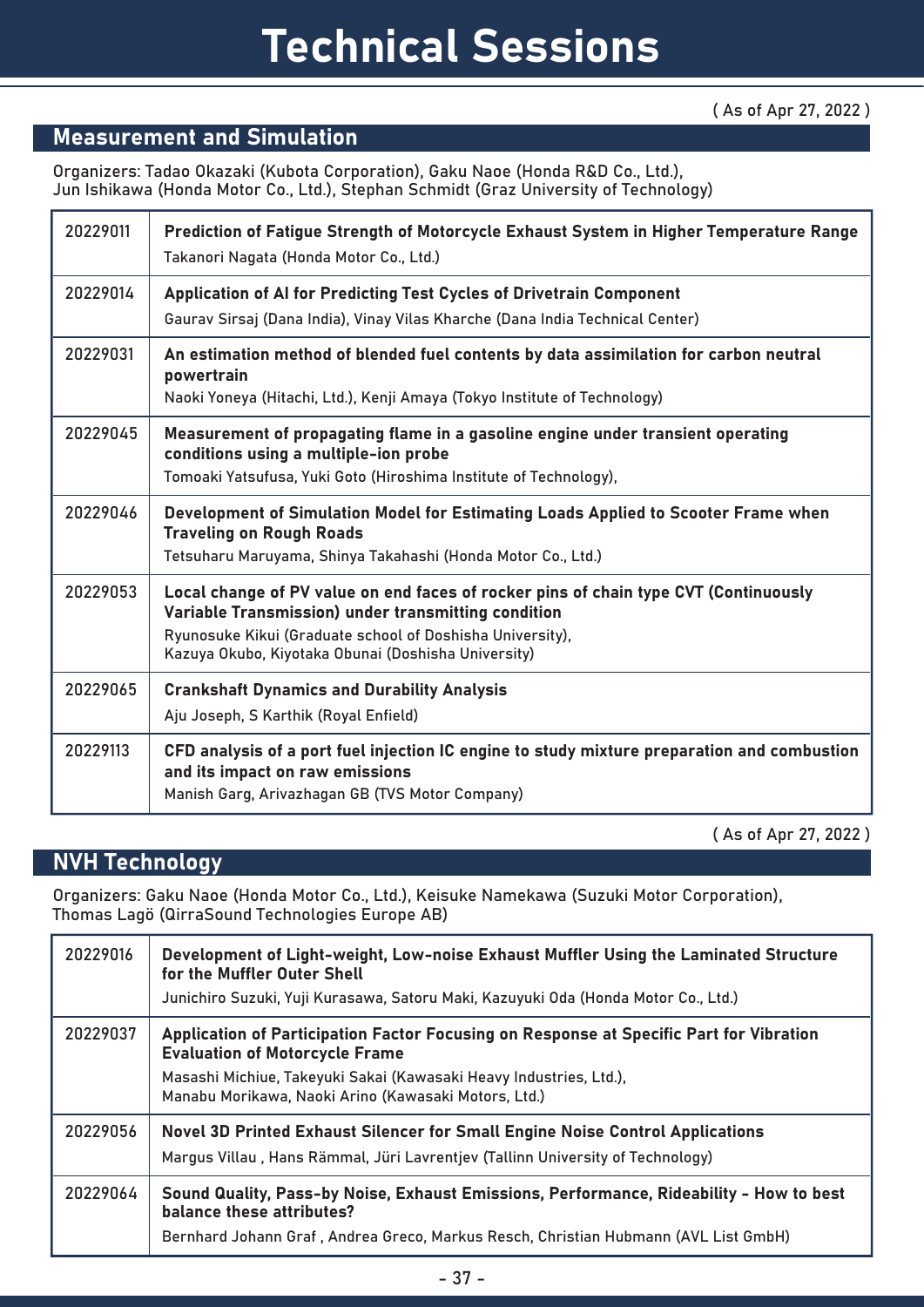#### ( As of Apr 27, 2022 )

### Two Stroke Engine

Organizers: Akira Iijima (Nihon University), Giovanni Ferrara (Università degli Studi di Firenze)

| 20229012 | <b>Experimental Analysis of a Uniflow Scavenged Two-Stroke Concept</b><br>Stefan Sturm (Graz University of Technology)                                                                                                                                                                                                                                                       |
|----------|------------------------------------------------------------------------------------------------------------------------------------------------------------------------------------------------------------------------------------------------------------------------------------------------------------------------------------------------------------------------------|
| 20229032 | <b>Emissions and Performance Impact of E20 on a Two-stroke Engine</b><br>Scott A. Miers, Brian J Eggart (Michigan Technological University),<br>John G. Loesche (General Motors)                                                                                                                                                                                             |
| 20229057 | On the Potential of Transfer Port Injection Strategies for a Two-Stroke Engine<br>Francesco Balduzzi, Luca Romani, Giovanni Ferrara (Università degli Studi di Firenze)                                                                                                                                                                                                      |
| 20229063 | Describing the Auto-Ignition Quality in Small, Air Cooled, Two Stroke Engines<br>Per Risberg, Thomas Elm, Fredrik Hellquist, Mikael Bergman (Husqvarna Group),<br>Anna Karvo, Rupali Tripathi (Neste Oyj)                                                                                                                                                                    |
| 20229076 | Study of Pre-chamber Jet Combustion Behavior using a Small Two-stroke Optically<br><b>Accessible Engine</b><br>Takato Deushi, Takuma Naka, Tatsuya Tsujiguchi (Graduate School of Science and Technology,<br>Nihon University), Akira lijima (College of Science and Technology, Nihon University),<br>Shiro Yamaguchi, Minoru Kuroiwa, Kuniyoshi Eto (YAMABIKO Corporation) |
| 20229080 | Numerical Investigation of the Effect of Engine Speed and Delivery Ratio on High Speed<br>Knock in a Small Two-stroke SI Engine<br>Kuniyosho Eto, Tatsuya Kuboyama, Yasuo Moriyoshi (Graduate School of Science and Engineering,<br>Chiba University), Toshio Yamada (Engineer, Sustainable Engine Research Center Co., Ltd.)                                                |

( As of Apr 27, 2022 )

### Vehicle Dynamics and Safety

Organizers: Jun Ishikawa (Honda Motor Co., Ltd.), Hisayuki Sugita (Suzuki Motor Corporation), Justin Magri (Robert Bosch LLC)

| 20229003 | Application of a Road Simulator to Efficient Fatigue Reliability Evaluation of an Off-road<br><b>Motorcycle</b><br>Hideki Makida (Kawasaki Motors, Ltd.)                                                  |
|----------|-----------------------------------------------------------------------------------------------------------------------------------------------------------------------------------------------------------|
| 20229029 | Development of evaluation technology for motorcycle advanced rider assistance systems<br>Shohei Hosokawa, Kazuya Nagasaka (Kawasaki Heavy Industries, Ltd.),<br>Hiroyuki Watanabe (Kawasaki Motors, Ltd.) |
| 20229030 | A Tire Model to estimate Influence of Tire Rolling Resistance on the Efficiency of Motorcycles<br>Barath Mohan (TVS Motor Company Ltd)                                                                    |
| 20229039 | Development of Tire Force Estimation Logic for Off-road Four-wheelers<br>Taichi Inaba, Takenori Terada, Atsushi Sano (Kawasaki Heavy Industries, Ltd.),<br>Hideyuki Kato (Kawasaki Motors, Ltd.)          |
| 20229062 | Novel Sensor based Real Time Road Profile Estimation using Machine Learning in<br><b>Two-Wheelers</b><br>Barath Mohan (TVS Motor Company Ltd)                                                             |